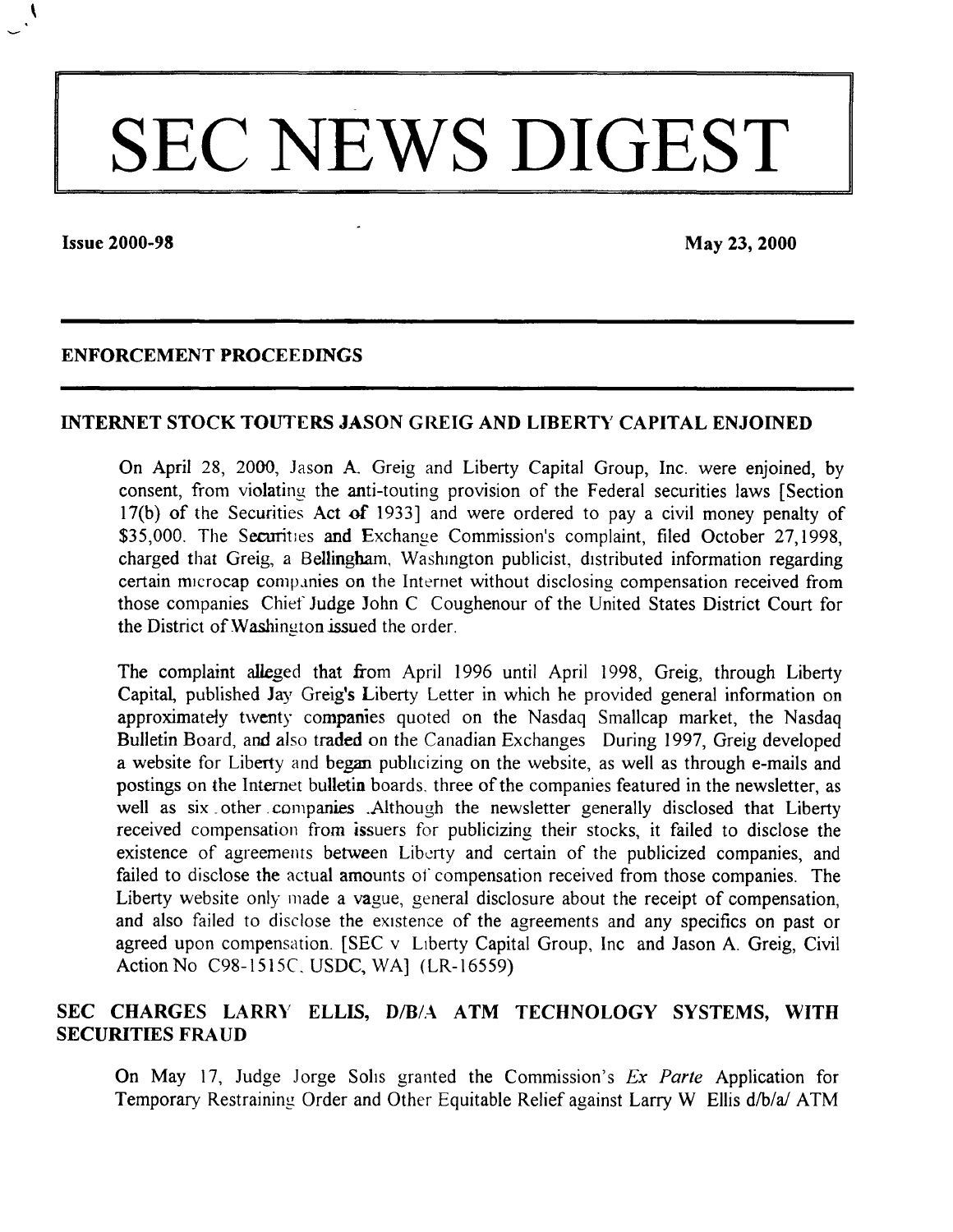Technology Systems The Commission accuses Ellis of falsely claiming that automated teller machine "ATM" investments he offered were safe and would provide lucrative returns In reality, after making a few payments on these investments, Ellis typically ceased paying investors.

The complaint alleges that Ellis raised approximately \$1 million from investors through various claims that he had become wealthy through his ATM business, which he purportedly started in the early 1990s, that he owned an ATM manufacturing company, and most recently, that he would soon take his company public Ellis offered recent investors stock options he claimed were simply "icing on the cake," and claimed that through press releases, he could push up the pnce of the stock. Ellis claimed to investors that they would be investing in a specific ATM machine, and would receive monthly payments, comprised of 12 percent interest on three-year promissory note, and a 20 to 25 percent share in the profits of their ATM In reality, Ellis' introduction to the ATM business was 1996 when he reached an agreement with an established ATM service provider to find lease locations for its machines Further. Ellis defaulted on this agreement, and in June 1998, a \$250,000 default judgment was entered against him

The complaint charges that Ellis Violated the antifraud provisions found in Section 17(a) of the Securities Act of 1933. Section  $10(b)$  of the Securities and Exchange Act of 1934 and Rule 10b-5 thereunder, and seeks a temporary restraining order, preliminary and permanent injunctions, an asset freeze, accounting, disgorgement with prejudgment interest and civil penalties The complamt also seeks an order prohibiting the movement, alteration and destruction of books and records and an order expediting discovery [SEC v. Larry W. Ellis, d/b/a ATM Technologx Systems USDCIND Texas/Dallas Division, Civil Action No. 3- 00CV1040-P] (LR-16560)

# SEC SUES FORMER CHEMICAL SECURITIES ANALYST AND ISRAELI MONEY MANAGERS IN INTERNATIONAL INSIDER TRADING CASE

The Commission announced the filmg of a settled civil injunctive action alleging illegal insider trading by Anthony Pollak, 31, an Israeli citizen and resident who was formerly a financial analyst at Chemical Securities, Inc, Yosi Rubenstein, 44, and Michael Shemmer, 54, formerly partners in Rubenstein-Shemmer Investments, a Tel Aviv money management firm. The complaint, filed in the United States District Court for the Southern District of New York, alleges that from February through July 1995, Pollak repeatedly misappropriated material nonpublic confidential mformation to which he had access at Chemical, and tipped Rubenstein and Shemmer to buy the securities of five separate issuers DSG International Ltd., Truck Components Corp, PIa\ tex Products, Inc, Maxus Energy Corp, and Best Products Company, Inc The securities were allocated to Rubenstein's and Shemmer's own accounts, to an account in Pollak's name, and to accounts of other customers in the firm. The complaint alleges that the insider trading based on Pollak's tips generated profits of \$542,177. Simultaneous with the tiling of the complaint, Pollak, Rubenstein, and Shemmer each settled the Commission's action against them, without admitting or denying the allegations, by consenting to injunctions against future violations of Sections 1O(b) and 14(e) of the Exchange Act and Rules lOb-5 and 14e-3 thereunder Rubenstein and Shemmer agreed to disgorge,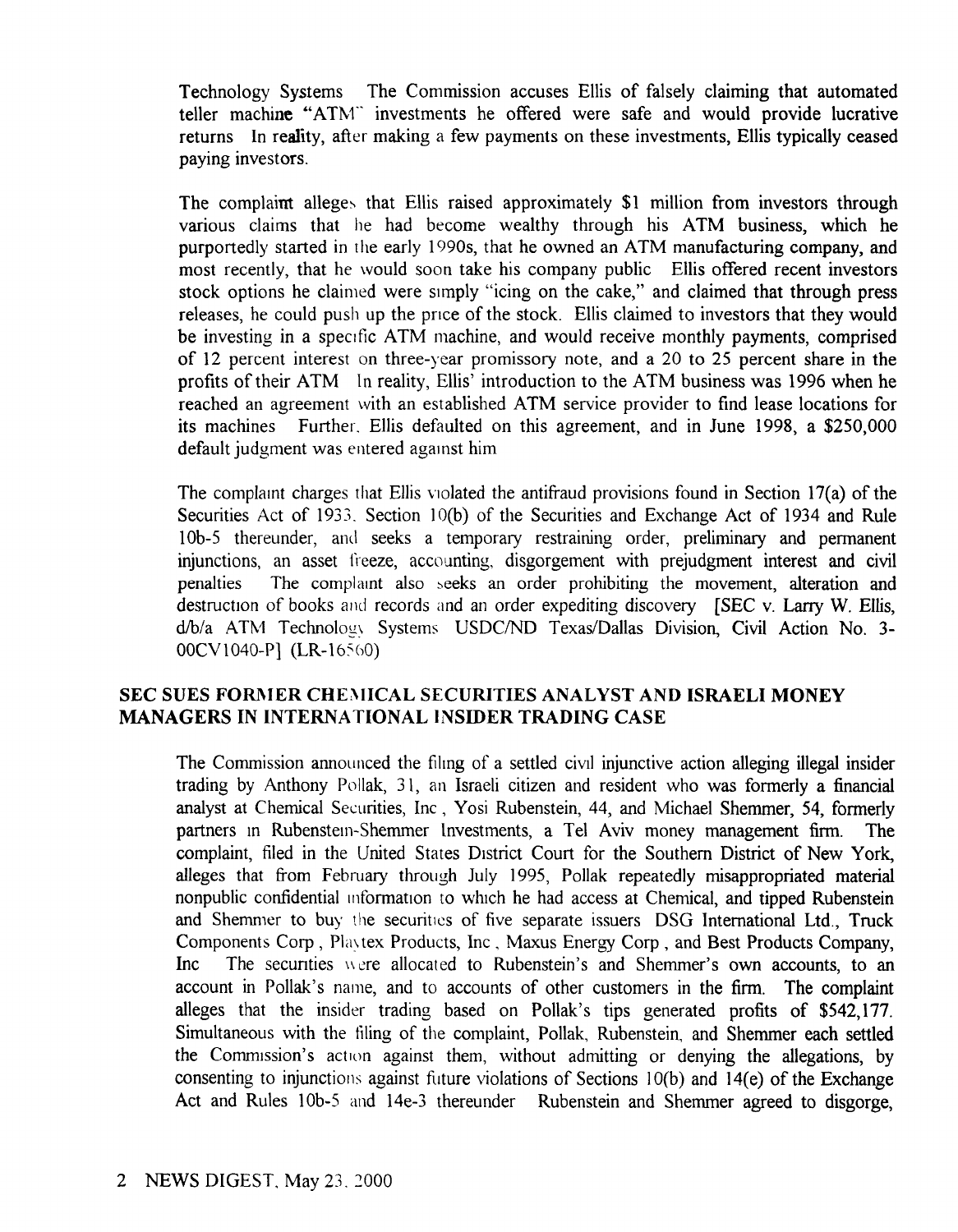jointly and severally, \$542,177, together with prejudgment interest thereon; however, collection of all those funds, with the exception of \$15,000 to be paid by Rubenstein has been waived based on their demonstrated inability to pay based upon the sworn representations in their statements of financial condition. Pollak, the alleged tipper, has agreed to pay the \$527,177 balance of the principal disgorgement obligation [SEC v. Anthony Pollak, Yosi Rubenstein and Michael Shemmer, Civil Action No 00-CIV-3892, SONY, SHS] (LR-16561)

## INVESTMENT COMPANY ACT RELEASES

## THE OHIO NATIONAL INSURANCE COMPANY, ET AL.

A notice has been issued giving interested persons until June 13, 2000, to request a hearing on an application filed by The Ohio National Life Insurance Company (Ohio National), Ohio National Variable Account A (Account), and Ohio National Equities, Inc. (Applicants) Applicants seek an order under Section 6(c) of the Investment Company Act granting exemptions from the provisions of Sections  $2(a)(32)$ ,  $22(c)$ , and  $27(i)(2)(A)$  of the Act and Rule 22c-1 thereunder, to permit the recapture of certain credits applied to purchase payments made under certain deferred variable annuity contracts that Ohio National will issue through the Account. (Rel.  $IC-24460 - \text{May } 19$ )

## SELF-REGULATORY ORGANIZATJONS

#### WITHDRAWAL GRANTED

An order has been issued granting the application of InterDigital Communications Corporation to withdraw its Common Stock, \$ 01 par value, and Series B Junior Participating Preferred Stock Rights from listing and registration on the American Stock Exchange (Rel. 34-42804)

# SECURITIES ACT REGISTRATIONS

The following registration statements have been filed with the SEC under the Securities Act of 1933 The reported information appears as follows Form, Name, Address and Phone Number (if available) of the issuer of the secunty, Title and the number and/or face amount of the securities being offered Name of the managing underwriter or depositor (if applicable), File number and date filed, Assigned Branch; and a designation if the statement is a New Issue

Registration statements may be obtained m person or by writmg to the Commission's Public Reference Branch at  $450$  Fifth Street, N W, Washington, D C 20549 or at the following email box address  $\leq$ publicinfo@sec gov> In most cases, this information is also available on the Commission's website <www sec.gov>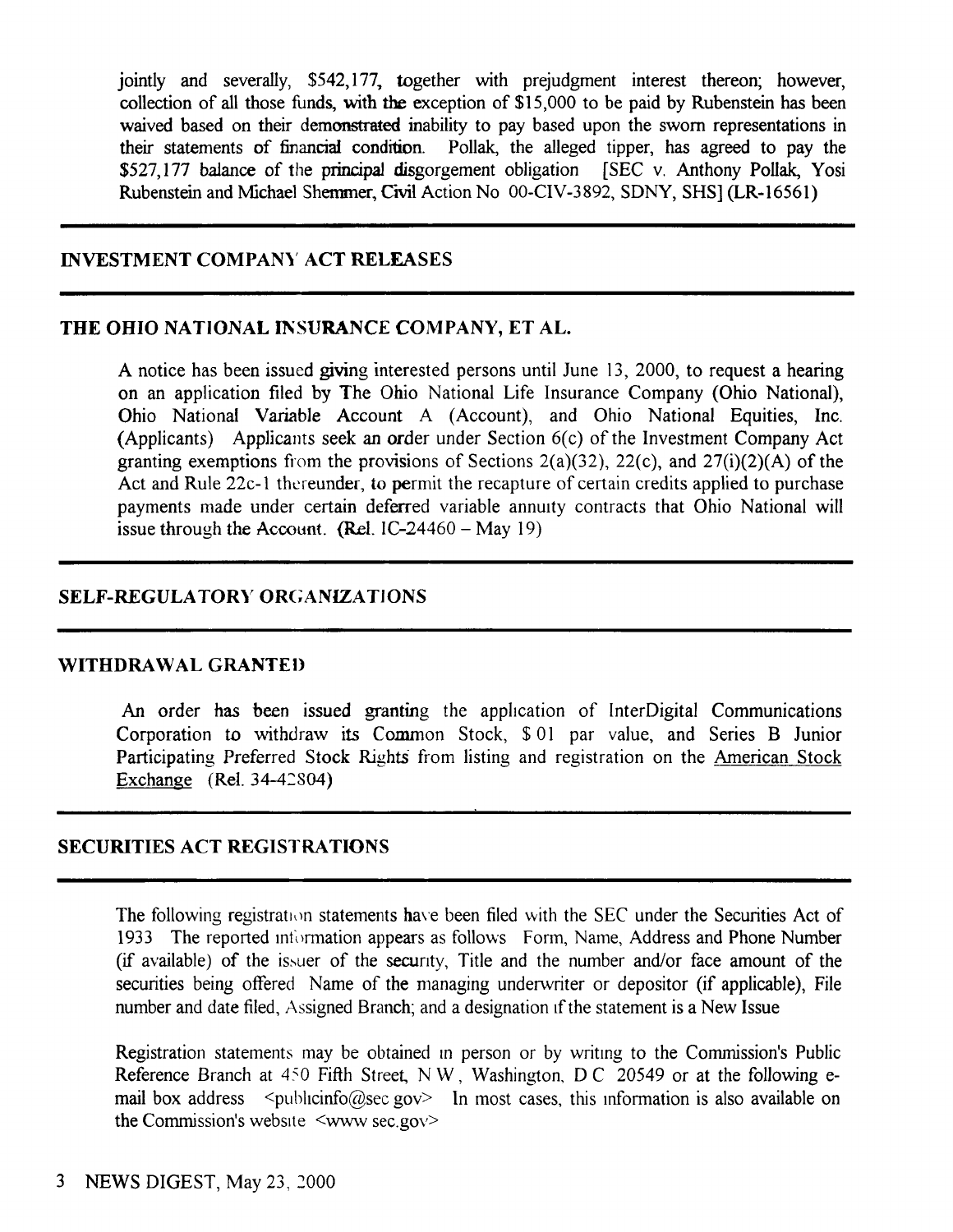- CARSDIRECT COM INC, 10567 JEFFERSON BLVD, CULVER CITY, CA 90232  $S-1$  $(180)$  043-1250 -  $\frac{6}{4}$ 72,500,000 COMMON STOCK. (FILE 333-37106 - MAY. 16)  $(BR. 8)$
- METLIFE INC. ONE MADISON AVENUE. NEW YORK, NY 10010 (212) 578-2211 - $S - 8$ 41,000,000  $(5713, 810,000)$  COMMON STOCK. (FILE 333-37108 - MAY. 16)  $(BR, 1)$
- SB-2 SILK BOTANICALS COM INC, 975 S CONGRESS AVE, STE 102, DELRAY BEACH, FL 33445 (561) 265-36:0 - 3,018,666 (\$10,000,000) COMMON STOCK. (FILE 333-37110 - MAY. 1 $\epsilon$ ) (BR. 5)
- $S-3$ TEPPCC PARTNERS LP, 2929 ALLEN PKWY, P O BOX 2521, HOUSTON, TX 77252 (713) 759-3636 - \$ 00,000,000 STRAIGHT BONDS. (FILE 333-37112 - MAY. 16)  $(BR. 4)$
- MOTOROLA INC, 1303 E ALGONQUIN RD, SCHAUMBURG, IL 60196 (847) 576-5000  $S - R$  $-95,449$  (\$8,629,5.5) COMMON STOCK. (FILE 333-37114 - MAY. 16) (BR. 7)
- COMPUTERIZED THERMAL IMAGING INC, 476 HERITAGE PARK BLVD SUITE 210,  $S - 8$ LAYTON, UT 84041 '-01) 776-4700 - 5,250,000 (\$43,988,750) COMMON STOCK. (FILE 333-37120 -  $AY. 16$ ) 'BR. 9)
- EARTHWEB INC, 3 PARK AVE, NEW YORK, NY 10016 (212) 725-6550 393,171  $S-3$ (\$5,531,915.97) COMON STOCK. (FILE 333-37122 - MAY. 16) (BR. 3)
- $S R$ BOISE CASCADE CORP, 1111 WEST JEFFERSON STREET, P O BOX 50, BOISE, ID 83728 (208) 384-61 - 100,000 (\$3,287,500) COMMON STOCK. (FILE 333-37124  $-MAY. 16. (BR. 4)$
- BOISE CASCADE C RP, 1111 WEST JEFFERSON STREET, P O BOX 50, BOISE, ID  $S-8$ 83728 (208) 384-61 - 1,800,000 (\$59,175,000) COMMON STOCK. (FILE  $333-37126$  - MAY. 16) (BR. 4)
- INTERFACE SYSTE. S INC, 5855 INTERFACE DR, ANN ARBOR, MI 48103  $S-3$  $(734)$  769-5900 -  $\zeta$  0,000,000 COMMON STOCK. (FILE 333-37128 - MAY. 16)  $(BR. 3)$
- $S 8$ ASPECT MEDICAL YSTEMS INC, TWO VISION DRIVE, NATICK, MA 01760  $(508)$  653-0603 -  $\epsilon$ , 860,000 (\$314,061,090) COMMON STOCK. (FILE 333-37130 -MAY. 16) (BR. 5)
- KASPER A S L LTD, 77 METRO WAY, SECAUCUS, NJ 07094 (201) 864-0328 - $S - 8$ 2,500,000 (\$7,025, 00) COMMON STOCK. (FILE 333-37132 - MAY. 16) (BR. 2)
- INFONET SERVICE. CORP, 2100 E. GRAND AVE, EL SEGUNDO, CA 90245  $S - 8$  $(310)$  335-2600 - 1, 014, 362 (\$323, 244, 154) COMMON STOCK. (FILE 333-37134

MAY. 16) (BR. 8)

KEITHLEY INSTRUMENTS INC, 28775 AURORA RD, SOLON, OH 44139  $S - 8$  $(216)$  248-0400 -  $\varepsilon$  0,000 (\$46,050,000) COMMON STOCK. (FILE 333-37136 -MAY. 16) BR. 5)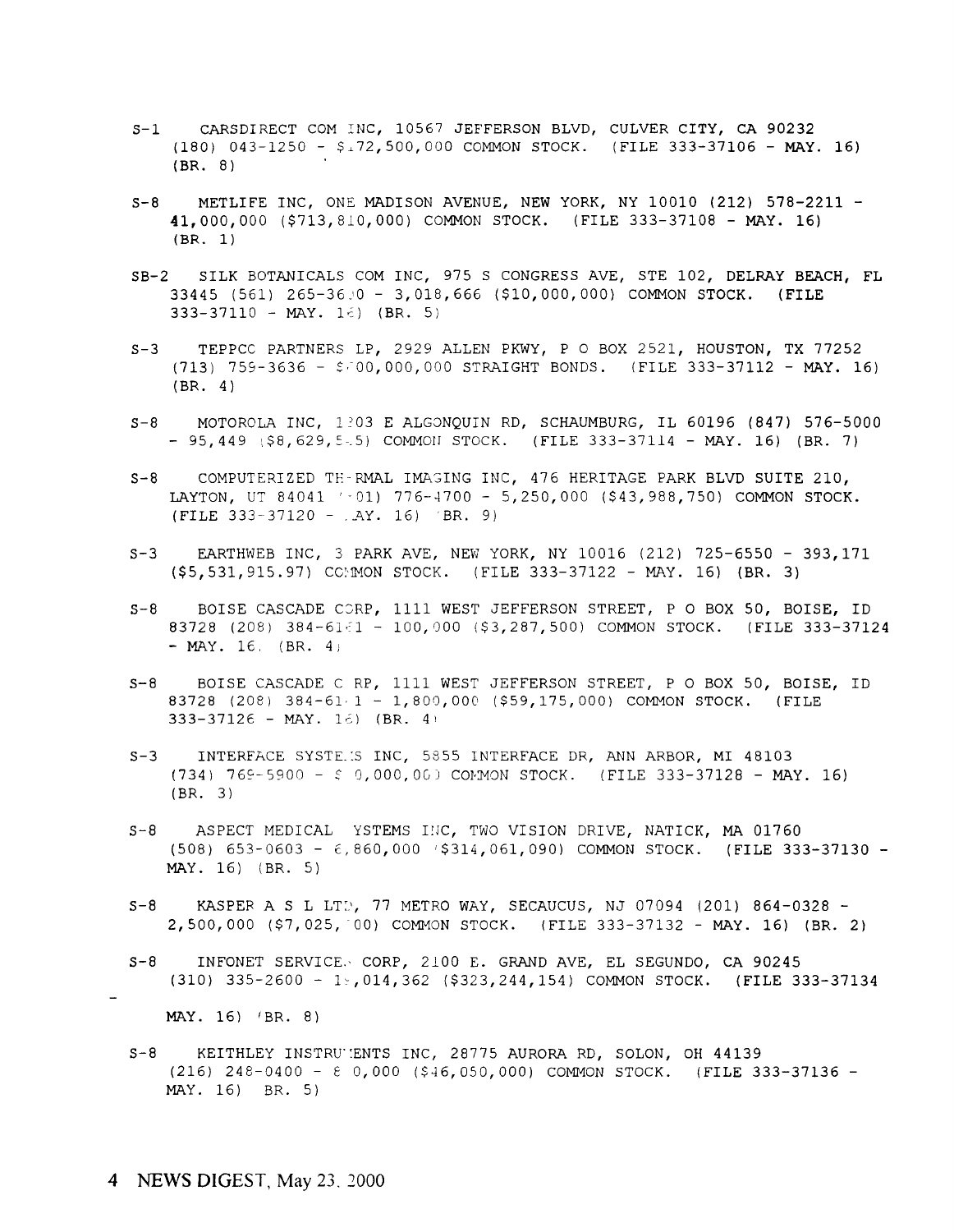- S-8 PAREXEL INTERNATIONAL CORP, 195 WEST ST, WALTHAM, MA 0215 (781) 487-9900 - 8)0,000 (\$6,988,000) COMMON STOCK. (FILE 333-37138 - MAY. 16) (BR. 1)
- S-3 RIMAGE CORP, 7725 WASHINGTON AVE S, EDINA, MN 55439 (612) 944-8144 -625,608 (\$11,592,516) COMMON STOCK. (FILE 333-37140 - MAY. 16) (BR. 3
- S-8 HILB ROGAL & HAMILTON CO /VA/, 4235 INNSLAKE DR, GLEN ALLEN, VA 2306 (804) 747-6500 - 1,20**0,**000 \$33**,**864,000) COMMON STOCK. (FILE 333-37142 -MAY. 16) BR. 1)
- S-3 ONYX PHARMACEUT CALS INC, 3031 RESEARCH DR, BLDG A, RICHMOND, CA 9480 (510) 222-9700 - 2,000,000 \\$25,000,000) COMMON STOCK. (FILE 333-37144 - MAY. 16) (BR. 1)
- S-8 PROVANT INC, 67 BATTERYMARCH ST SUITE 600, BOSTON, MA 0211 (617) 261-1600 - 5-7,212 (\$3,896,374.13) COMMON STOCK. (FILE 333-37146 - MAY. 16) (BR. 8)
- S-8 CENTURYTEL INC, P O BOX 4065, 100 CENTURY PARK DR, MONROE, LA 7120 (318) 388-9000 - 4,000,000 (\$101,500,000) COMMON STOCK. (FILE 333-37148 - MAY. 16) (BR. 7)
- S-8 PER SE TECHNOLOSIES INC, 2840 MT WILKINSON PARKWAY, SUITE 300, ATLANTA **GA** 30339 770) 444-5300 - 3,000,000 (\$20,520,000) COMMON STOCK. (FII  $333 - 37150 - \text{MAX.}$  1) (BR. 3
- S-8 PER SE TECHNOLC IES INC, 2840 MT WILKINSON PARKWAY, SUITE 300, ATLANTA GA 30339 '770) 44";5300 - 250,000 (\$1,710,000) COMMON STOCK. (FILE 333-37152 - MAY. 16) (BR. 3
- S-8 PLEXUS CORP, 55 JEWELERS PARK DR, NEENAH, WI 54957 (920) 722-3451 1,000,000 (\$77,061,500) COMI**ON** STOCK. (FILE 333-37154 - MAY. 16) (BR. 5
- S-1 INTERLIANT INC, TWO MANHATTANVILLE ROAD, PURHCASE, NY 1057 (914) 640-9000 - 154,825,000 (\$92,314,406) STRAIGHT BONDS. (FII  $333-37156 - \text{MAX.}$  15) (BR. 8)
- S-8 GEAHNESTOCK VINER HOLDINGS INC, SUITE 1110, P.O. BOX 201 20 EGLINTON AVE. WEST, TORONTO, A0 M4R 1 ((41)  $6$ )3-22-1 - 1,130, (\$19,986,875) COML N STOCK. (FILE 333-37158 – MAY. 16) (BR. 7
- S-3 EMERGING VISION INC, 1500 HEMPSTEAD TURNPIKE, EAST MEADOW, NY 1155 (516) 390-2l00 - E, 542,710 (\$23,815,464) COMMON STOCK. (FILE 333-37160 - MAY. 16) (BR. 2)
- S-1 PEMSTAR INC, 35 5 TECHNOLOGY DR NW, ROCHESTER, MN 55901 (507) 288-6 - \$115,000,000 COL ON STOCK (FILE 333-37162 - MAY. 16
- S-3 PAINEWEBBER ASS T ACCEPTANCE CORP, 1285 AVE OF THE AMERICAS, NEW YORK NY 10019 *'*212) 713 2000 - 1,**000,**000 (\$1,000,000) EQUIPMENT TRUST CE.TIFICATES. (FILE 333-37164 - MAY. 16) (NEW ISSU)
- S-4 THERMO ELECTRON CORP, 81 WYMAN ST, P O BOX 9046, WALTHAM, MA 0245 (781) 622-1000 - 3,224,411 (\$58,227,480) COMMON STOCK. (FILE 333-37. MAY. 16) (BR. 5)